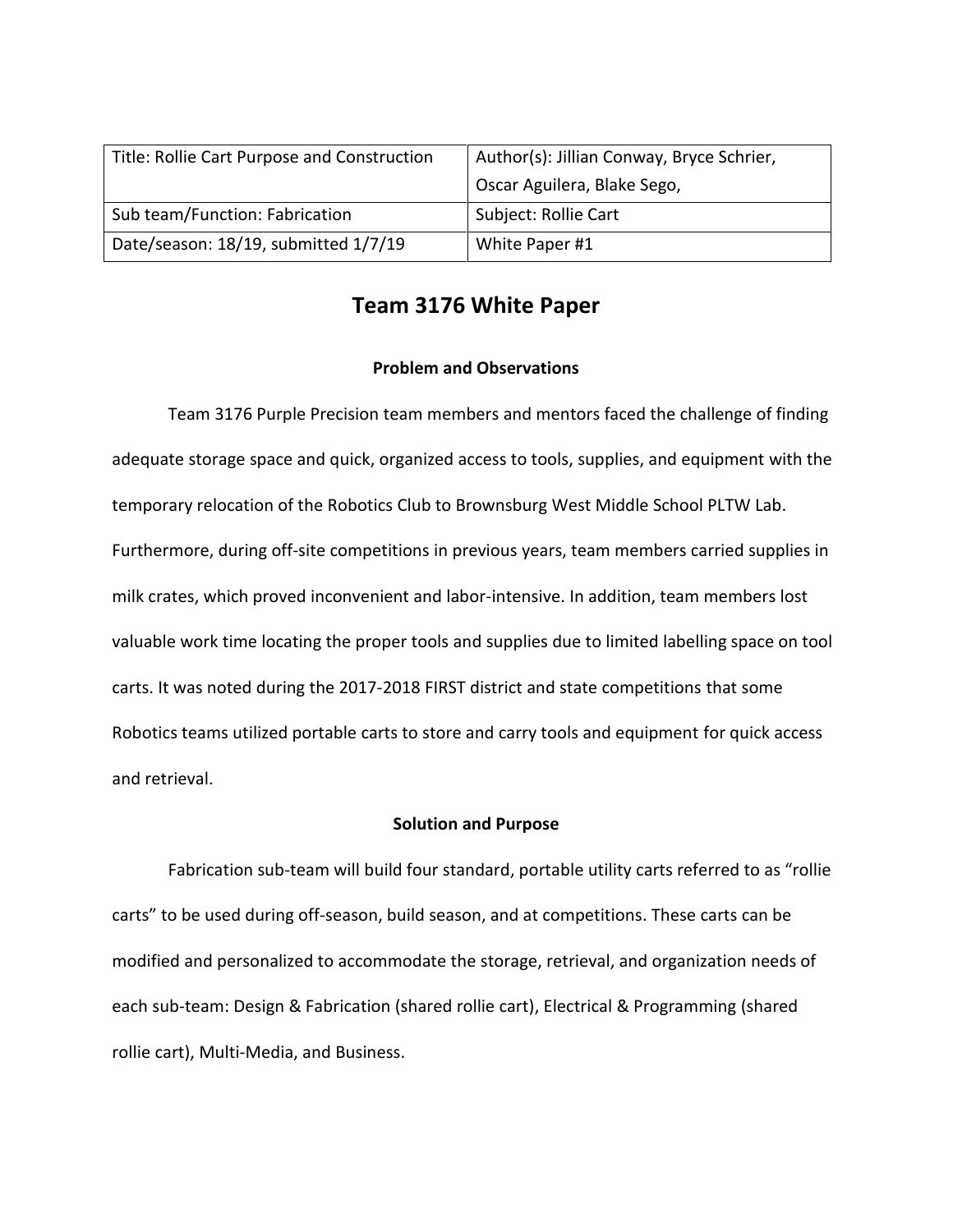#### **Tools and Materials**

- Plywood sheets (two sheets, each 2' x 4' per cart)
- Two-by-fours (four 48" Length; four 33" L; two 32" L, four 23" L)
- Four locking wheels
- Carpenter Tape Measure
- Writing utensil that can write well on wood, like a Sharpie
- Power Drill with Star and/or Phillips-head, depending on type of screws used
- Corresponding Star and/or Phillips-head screws
- ¾ drill bits (need enough to allow for potential breakage)
- $\bullet$  Star and/or Philips head 3  $\frac{1}{2}$ " wood screws
- Circular saw
- Band saw
- Speed Square (rafter square/triangle square)
- Clamps (trigger and/or bar)

# **Design** (See Photographs on last page)

The cart is made up of 2 large pieces of plywood shelves (upper and lower) framed and braced by two-by-fours in horizontal, vertical, and diagonal positions. Screws were set and drilled (power drill) ¾" in from the outside edge of the plywood and ¾" apart using the Speed Square for precise measurement. Each cart has 4 wheels for mobility that lock to keep cart in place and prevent shifting. Each wheel is attached by 3 screws aligned 3/4" inside the four corners on the lower plywood shelf. Lower shelf has outer lip (4" height, 2" depth) to contain items.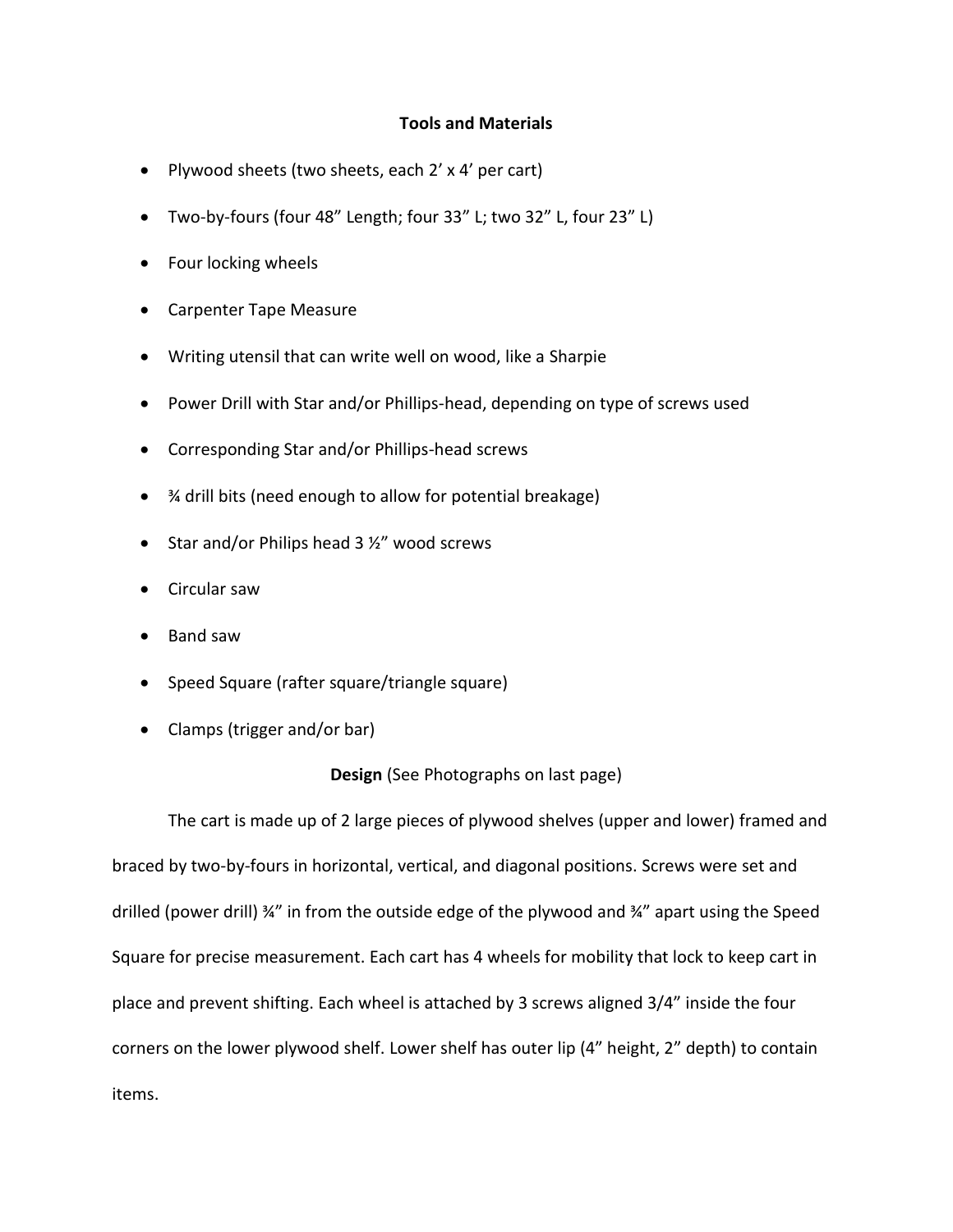#### **Construction Issues and Solutions**

- Broken drill bits due to imprecise angled drilling
	- $\circ$  Solution: Apply steady pressure directly parallel to the bit. Let the tool do most of the work. Keep extra drill bits on hand.
- Splitting of wood during drilling
	- o Solution: Use a Sharpie to mark the intended screw position and drill a pilot hole with a drill bit that is smaller than screw shank. Make sure hole is 34" away from edge of wood to allow enough room in case wood shifts while drilling. Adjust the clutch of the power drill to a setting that drives the screw fully before the clutch releases.

#### **Initial Testing of Functionality**

Due to warped plywood, the initial standard rollie carts proved a bit wobbly and unstable. For example, not all the four wheels touched the ground while the carts were empty. However, upon testing with different weighted objects, the cart stabilized. NOTE: If building extra standard carts in the future, consider flattening plywood to level before using in construction.

#### **Modifications**

Each standard rollie cart can be modified to add the following features: peg board with hooks/shelves (for hanging tools, equipment), white boards (to communicate plans, sketch designs, explanations, etc.), additional shelving.